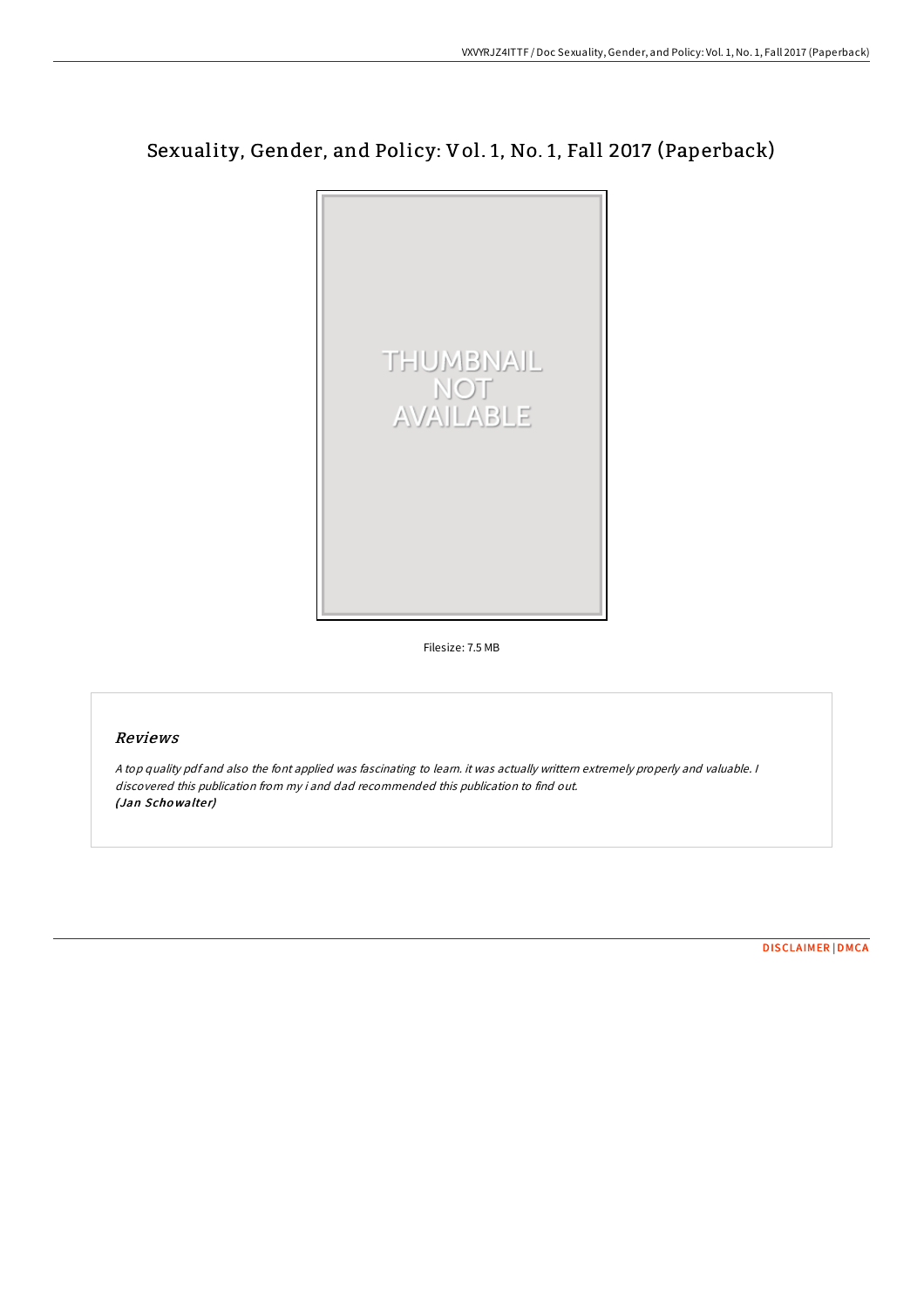### SEXUALITY, GENDER, AND POLICY: VOL. 1, NO. 1, FALL 2017 (PAPERBACK)



**DOWNLOAD PDF** 

Westphalia Press, 2018. Paperback. Condition: New. Language: English . Brand New Book \*\*\*\*\* Print on Demand \*\*\*\*\*. SGP is a peer-reviewed journal focusing on the social, political, and cultural dimensions of sexuality, as well as policy-relevant research on issues related to sexual health, sexual rights, and sexuality education. The open access journal seeks to further expand opportunities for scholars to publish fullyrounded research on the historical development of sexuality and gender studies, current topics and methods in the field, and cutting-edge debates on theories and issues focusing on sexuality, gender, culture, and policy. It aims to examine and expand traditional definitions and boundaries within the realm of gender and sexuality, while acknowledging conditions of inequality, marginality, and post-coloniality. It is an interdisciplinary journal that welcomes articles from an array of disciplines. It aims to become an academic tool, publishing articles, reviews, syllabi, and other scholarly comments on the growing areas of sexuality and gender. It covers the social sciences, cultural history, cultural anthropology, public policy, as well as queer theory, feminist, gender, and LGBT studies. This issue features: The Admission of Lesbians and Gay Asylum Seekers to the USA: From Victory (Ejusdem Generis) to Complications (Social Visibility) Tim S. Braimah, University of Huddersfield, United Kingdom Sperm Exchange on the Black Market: Exploring Informal Sperm Donation Through Online Advertisements Ingrid Holme, School of Nursing Midwifery, Trinity College Dublin, Dublin, Ireland A Study in LGBTQ Activism in Serbia and Russia after 1991: Different Countries, Common Issues? Batueva Ekaterina, President at Youth Included, Prague, Czech Republic and Dordevic Vladimir, Mendel University, Brno, Czech Republic There s No Thing as a Whole Story Storytelling and the Healing of Sexual Violence Survivors among Women and Girls in Acoliland, Northern Uganda Oluwaseun Bamidele, Ekiti State University, Ado-Ekiti, Nigeria LGBT Identity: The Illustration of Othering in India...

Read Se[xuality,](http://almighty24.tech/sexuality-gender-and-policy-vol-1-no-1-fall-2017.html) Gender, and Policy: Vol. 1, No. 1, Fall 2017 (Paperback) Online

E Do wnload PDF Se[xuality,](http://almighty24.tech/sexuality-gender-and-policy-vol-1-no-1-fall-2017.html) Gender, and Policy: Vol. 1, No. 1, Fall 2017 (Paperback)